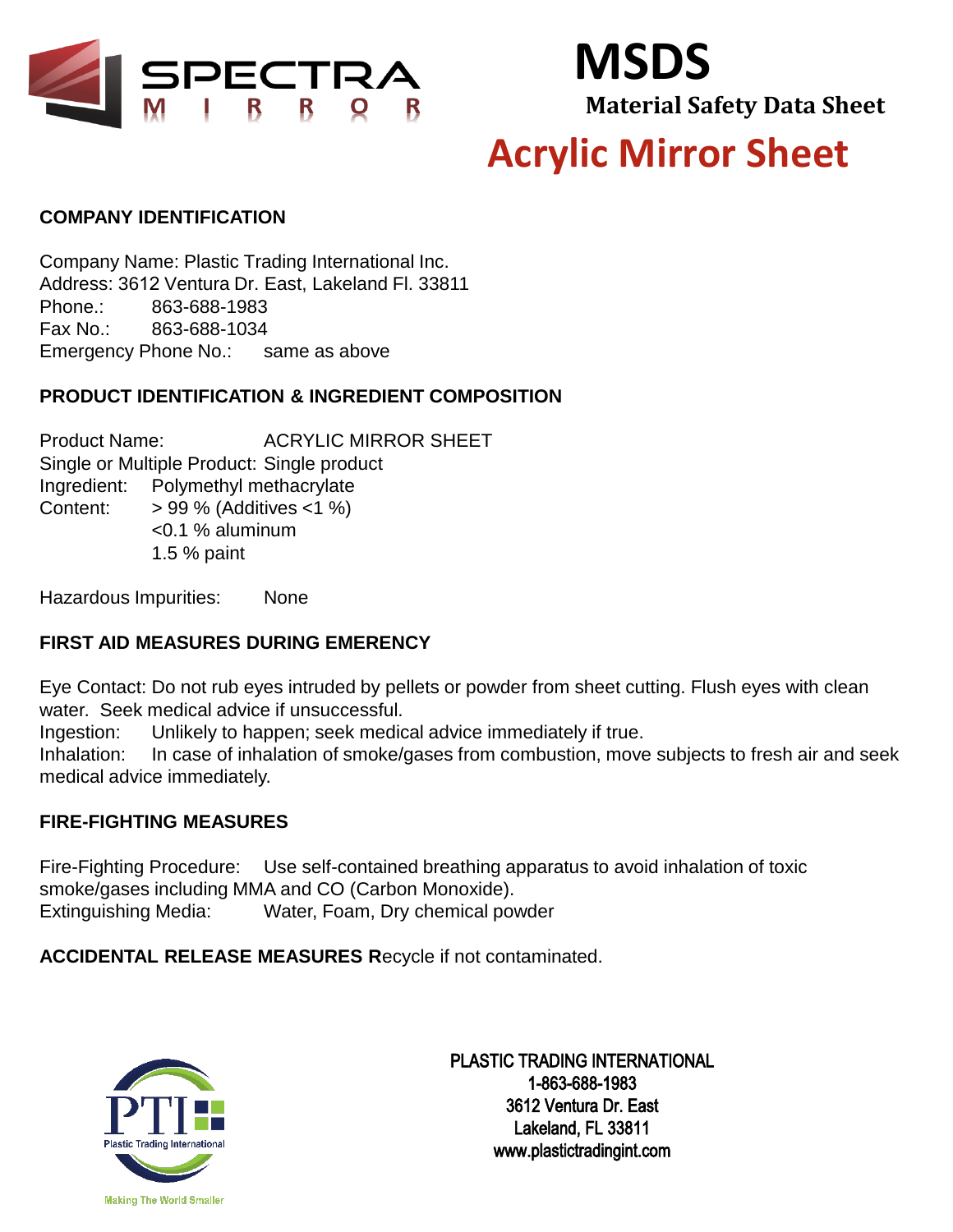

# **MSDS**

**Material Safety Data Sheet**

# **Acrylic Mirror Sheet**

#### **HANDLING AND STORAGE Handling**:

Be aware of sharp edges and corners that can cause hand injuries. Protect again shocks from static electricity when rubbing the sheets or peeling off the protective coating or cover. Use personal protective equipment to avoid eye contact and/or inhalation of pellets/power generated during handling. Stay away from fire and it is not flammable under room temperature. Avoid working long hours under temperature above 80°C or sheets will deform permanently.

#### **Storage:**

Store at a cool dry place away from heat, fire, water, and direct sunlight. Protective paper cover will become hard to peel after long term exposure to humidity, high temperature and/or direct sunlight.

#### **EXPOSURE CONTROLS / PERSONAL PROTECTION**

Threshold Limit Value: Not determined Ventilation Equipment: Required for ventilation of gas/fume and collection of pellets/power during work. Protective Equipment: Wear gloves and avoid sheeting slip off hands when moved. Wear safety goggles / masks to avoid inhalation of pellets and powder. Wear safety glasses to avoid eye contact with pellets and powder. Aluminum: 15mg/m<sup>3</sup> Aluminum Respirable: 5mg/ m<sup>3</sup>

#### **PHYSICAL and CHEMICAL PROPERTIES**

Physical Form: Sheet Odor: None Specific Gravity: 1.19 Softening Point: Not well defined; above 100°C Solubility: Insoluble in water; soluble in some organic solvents such as Benzene, Acetone, Methyl Ethyl Ketone(MEK), Pigment

#### **STABILITY AND REACTIVITY**

Flash Point: 480°C

Flammability: Flammable on contact with fire Decomposition Temperature: Begins at approx. 300°C and will generate methyl methacrylate (a monomer), which is not highly toxic but will irritate eyes and respiratory tract, and can cause dizziness, nausea, and headache.

Explosion Threshold: None

Safety and Reactivity: Safe and stable under normal conditions.



PLASTIC TRADING INTERNATIONAL 1-863-688-1983

3612 Ventura Dr. East Lakeland, FL 33811 www.plastictradingint.com

**Making The World Smaller**